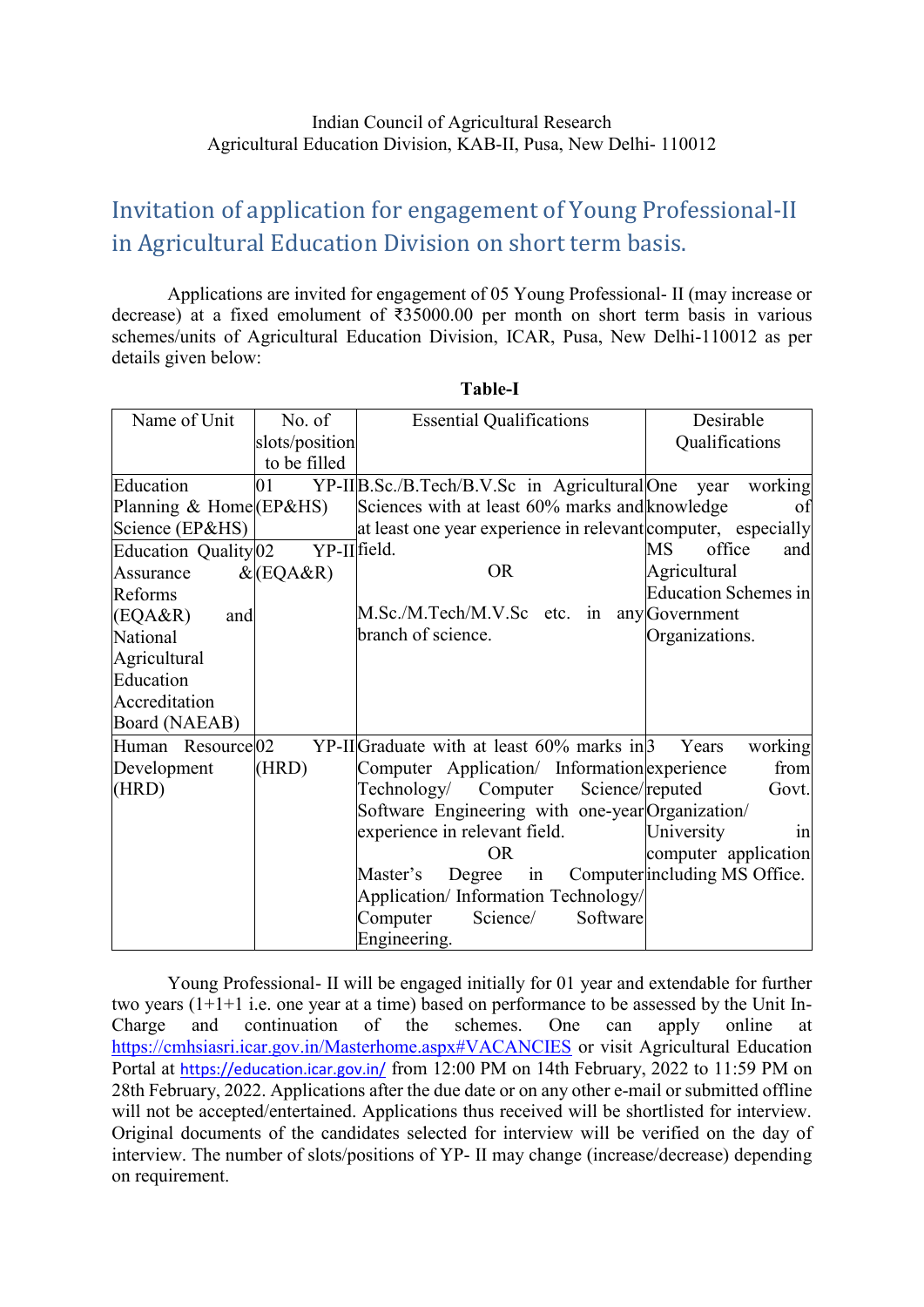## **Note:-**

- 1. The positions are purely temporary and will be filled on contractual basis till the termination of the scheme or as per the need, whichever is earlier. Duration of engagement can be curtailed/extended as per need and subject to performance of the candidate.
- 2. Candidates having more than one eligible qualifications shall have to choose only one for selection process.
- 3. A candidate can apply for one position only i.e. for any one of the slots/positions mentioned in the Table-I.
- 4. The candidates should be of 21 years and should not exceed 45 years of age on the last date of submission of application.
- 5. Candidates will be shortlisted based on their qualifying academic performance and experience as per an assessment criterion. These shortlisted candidates will undergo a panel interview. The appointment of selected candidate will be subject to the condition that he/she is declared medically fit for service by the prescribed medical authority.
- 6. Already employed candidate should provide NOC from their present employer.
- 7. The candidate should bring hard copy of duly filled in application form along with CV and a passport size photo and other attested certificates at the time of interview, if found shortlisted and called for interview.
- 8. The applicants must bring with them the original documents along with experience certificate(s) if any, at the time of interview.
- 9. No TA/DA will be paid to the candidates for attending the interview.
- 10. Only those candidates who are called should attend the interview. Candidates not called will not be allowed to appear for the interview.
- 11. Eligible candidates who are called for interview will be required to be present at least 30 minutes before scheduled time on the date of interview for completing necessary formalities.